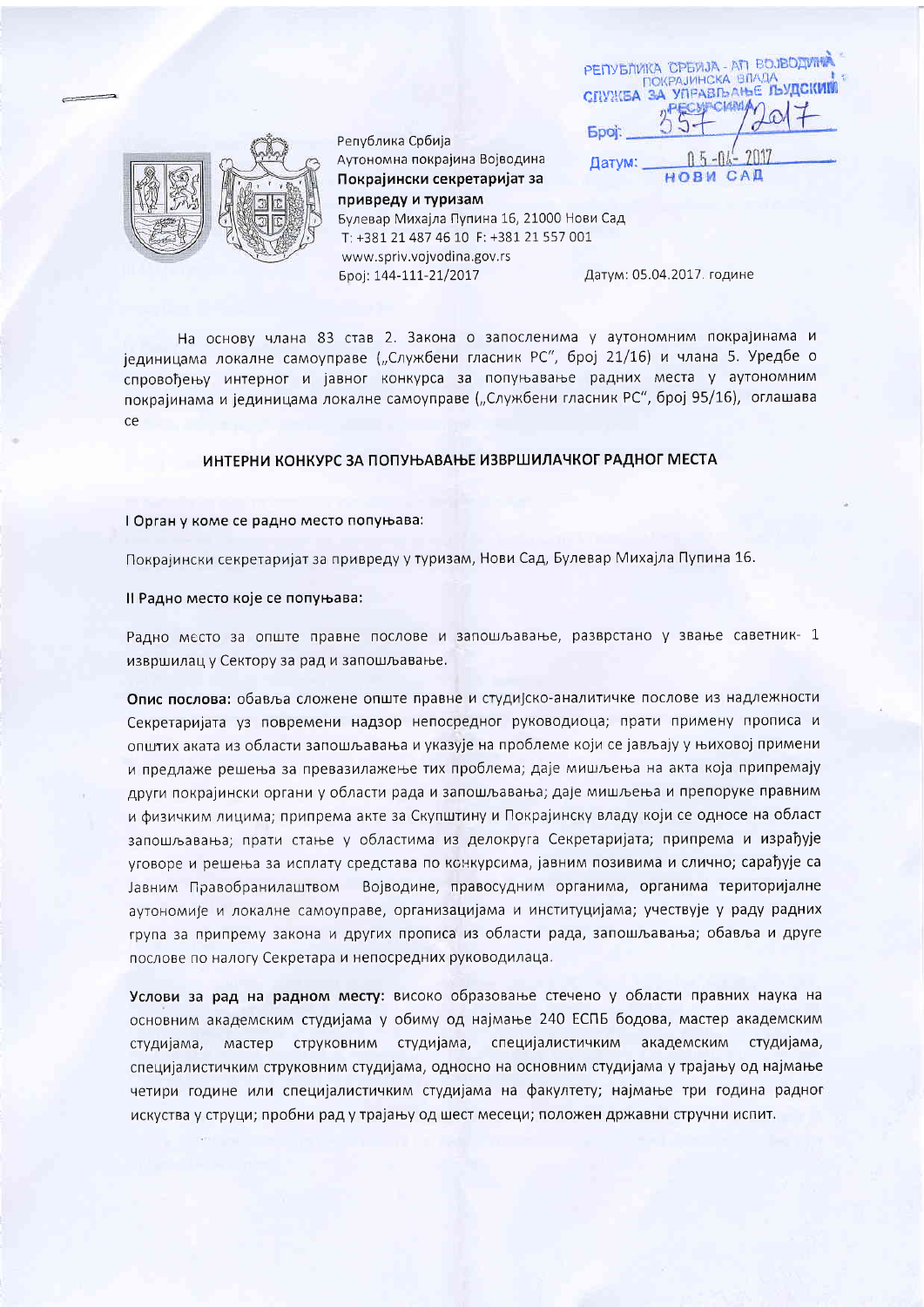### У изборном поступку проверавају се:

Познавање прописа из области рада и запошљавања (Закон о раду, Закон о запосленима у аутономним покрајинама и јединицама локалне самоуправе, Закон о запошљавању и осигурању за случај незапослености), вештина комуникације и рад на рачунару.

## III Место рада:

Нови Сад, Булевар Михајла Пупина 16.

# IV Рок у коме се подносе пријаве на интерни конкурс:

Осам дана од дана кад је интерни конкурс оглашен на огласној табли Послодавца.

V Лице које је задужено за давање обавештења о интерном конкурсу:

Весна Грковић, телефон 021/487-4892

### VI Адреса на коју се подноси пријава за интерни конкурс:

Покрајински секретаријат за привреду и туризам, Нови Сад, Булевар Михалјла Пупина 16, са назнаком "Интерни конкурс: радно место- за опште правне послове и запошљавање".

## VII Датум оглашавања:

Дана 05.04.2017. године

### VIII Докази који се прилажу уз пријаву на интерни конкурс:

1. Доказ о стручној спреми према условима (оригинал или оверена фотокопија);

2. Доказ о положеном стручном испиту у органу државне управе;

3. Фотокопија доказа о најмање три године радног искуства у струци (потврда, решење и други акт којим се доказује на којим пословима, у ком периоду и са којом стручном спремом је стечено радно искуство);

4. Решење о распоређивању, односно решење да је службеник нераспоређен (оригинал или оверена фотокопија).

### НАПОМЕНА:

Законом о општем управном поступку ("Службени гласник РС", број 18/16) је, између осталог, прописано да су органи у обавези да по службеној дужности, када је то неопходно за одлучивање, у складу са законским роковима, бесплатно размењују, врше увид, обрађују или прибављају личне податке о чињеницама садржаним у службеним евиденцијама, осим ако странка изричито изјави да ће податке прибавити сама.

Доказ који се прилаже уз пријаву на интерни конкурс, а о којем се води службена евиденција је доказ о положеном стручном испиту за рад у органу управе, односно доказ о положеном правосудном испиту.